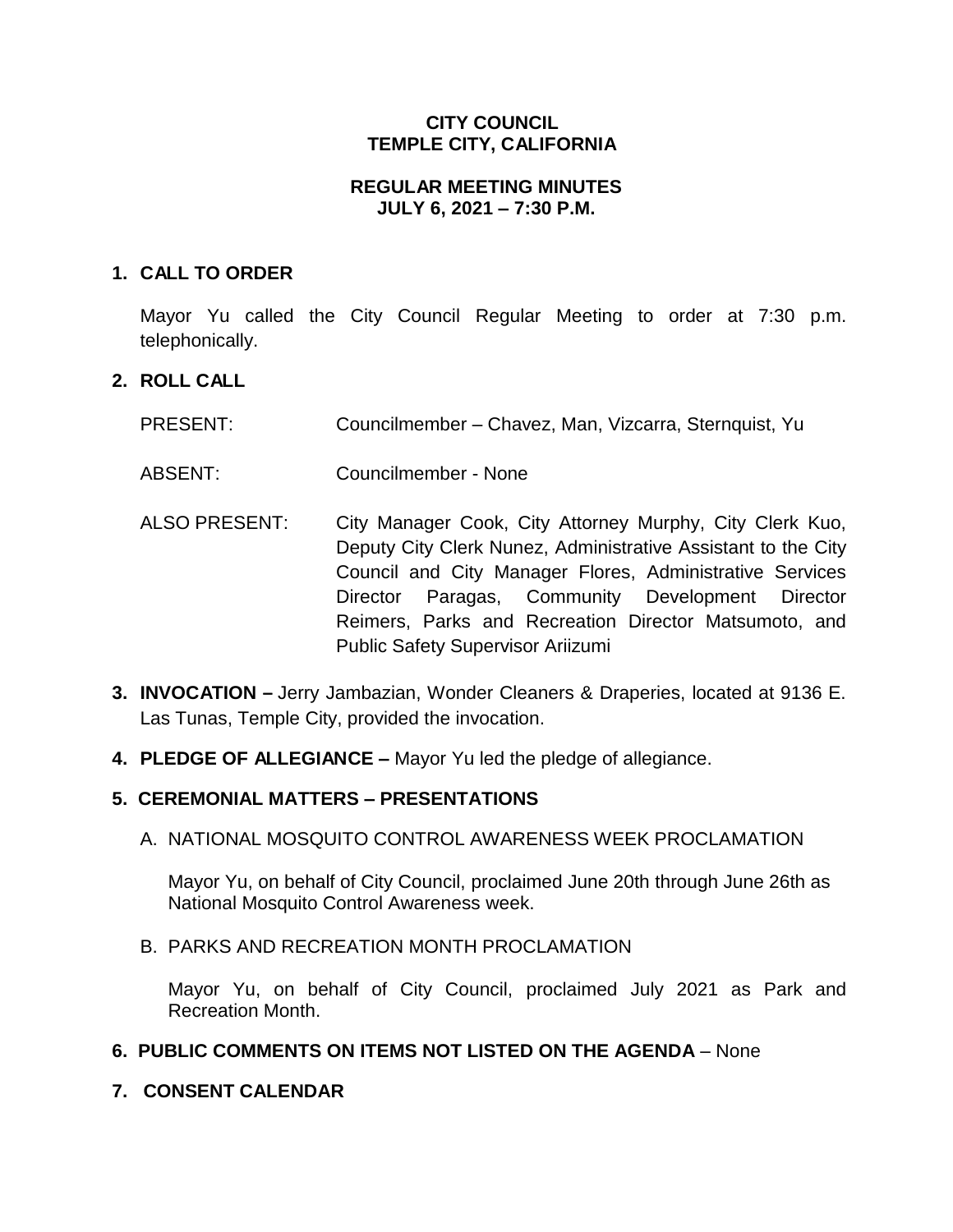City Council Minutes July 6, 2021 Page 2 of 5

> Councilmember Man made a motion to approve the consent calendar items. Seconded by Councilmember Vizcarra and approved by the following votes:

| AYES:      | Councilmember – Chavez, Man, Vizcarra, Sternquist, Yu |
|------------|-------------------------------------------------------|
| NOES:      | Councilmember - None                                  |
| ABSENT:    | Councilmember - None                                  |
| ABSTAINED: | Councilmember - None                                  |

#### [A. APPROVAL OF MINUTES](https://www.ci.temple-city.ca.us/DocumentCenter/View/16462/7A_CCM-2021-06-15)

The City Council is requested to review and approve the Minutes of the Regular City Council Meeting of June 15, 2021.

Action: Approved.

#### B. PLANNING [COMMISSION ACTIONS](https://www.ci.temple-city.ca.us/DocumentCenter/View/16463/7B_PC-Actions_-2021-6-22_v2)

The City Council is requested to receive and file the actions of the Planning Commission Regular Meeting of June 22, 2021.

Action: Received and filed.

### C. [OPPOSITION TO SENATE BILL 9](https://www.ci.temple-city.ca.us/DocumentCenter/View/16464/7C_Opposition-to-SB-9_Staff-Report_v4-w-attachment)

The City Council is requested to approve a letter opposing Senate Bill 9 which would require local governments to ministerially approve urban lot splits and housing development containing two residential units in single-family residential zones.

Action: Approved a letter in opposition to Senate Bill 9.

### D. [APPROVAL OF CONSULTANT SERVICES AGREEMENT WITH SANDI](https://www.ci.temple-city.ca.us/DocumentCenter/View/16465/7D_CDBG-Housing-Consultant_Staff-Report_2021_v2-attachments)  [MEDRANO TO PROVIDE HOUSING CONSULTANT SERVICES FOR THE](https://www.ci.temple-city.ca.us/DocumentCenter/View/16465/7D_CDBG-Housing-Consultant_Staff-Report_2021_v2-attachments)  [CITY'S HOME IMPROVEMENT PROGRAMS](https://www.ci.temple-city.ca.us/DocumentCenter/View/16465/7D_CDBG-Housing-Consultant_Staff-Report_2021_v2-attachments)

The City Council is requested to approve the Consultant Services Agreement for Fiscal Year 2021-22 with the option to renew as the current agreement is set to expire on June 30, 2021.

Action:

1. Approved a consultant services agreement with Sandi Medrano (Medrano) to provide housing consultant services for Fiscal Year 2021-22, which cannot exceed 20 percent of the expenditures for the City's Home Improvement Program and Permanent Local Housing Allocation or \$73,800, whichever is less; and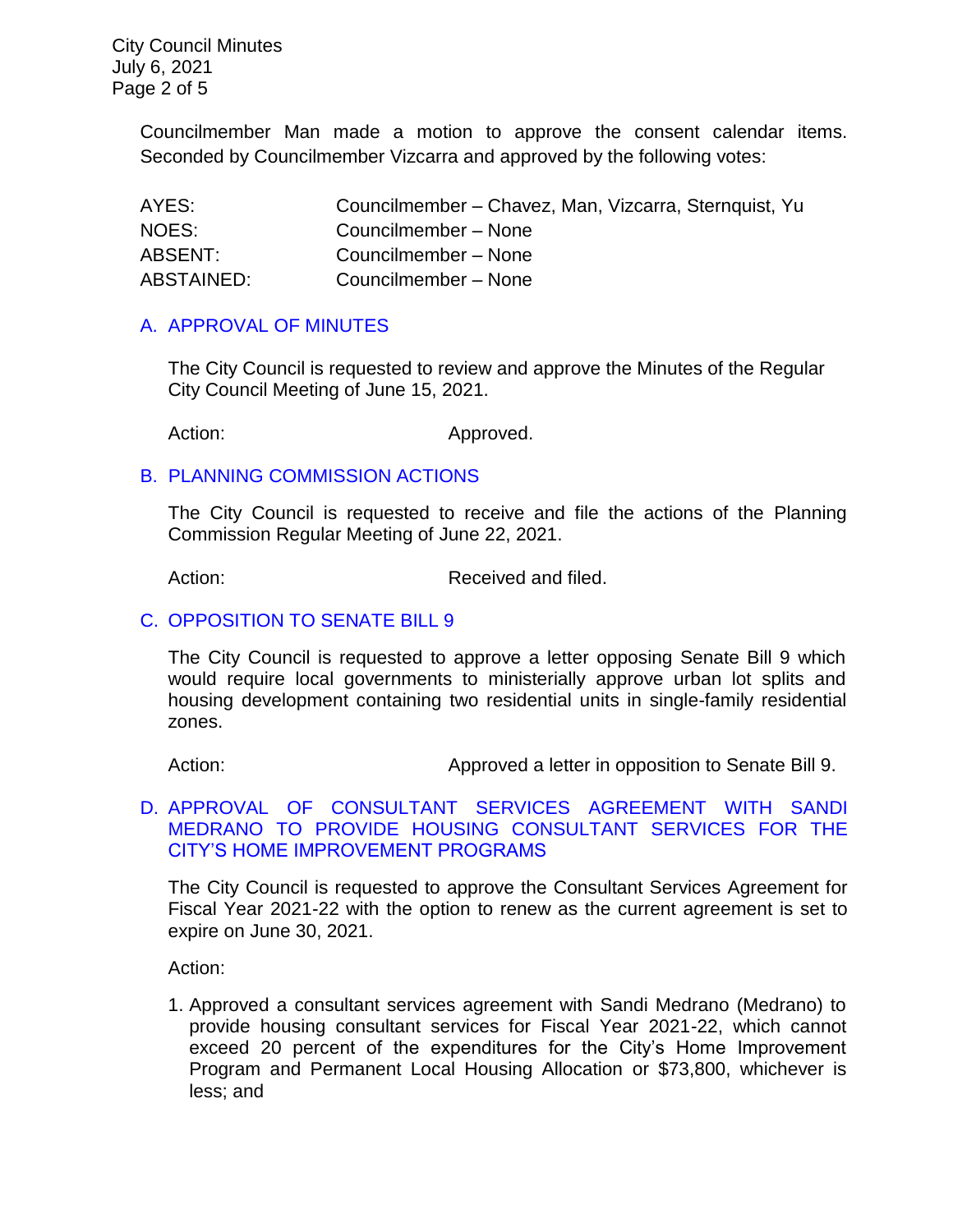- 2. Authorized the City Manager to finalize and execute the consultant services agreement with Medrano for FY 2021-22.
- E. AMENDMENT NO. 4 [SUPPORT SERVICES AGREEMENT FOR](https://www.ci.temple-city.ca.us/DocumentCenter/View/16466/7E_BreaIT_Staff-Report-FY-2021-22)  [INFORMATION TECHNOLOGY WITH CITY OF BREA/BREAIT](https://www.ci.temple-city.ca.us/DocumentCenter/View/16466/7E_BreaIT_Staff-Report-FY-2021-22)

The City utilizes IT support services from the City of Brea/BreaIT. Amendment No. 4 extends the term from July 1, 2021 to June 30, 2022.

Action:

- 1. Approved the Amendment No. 4 Support Services Agreement with the City of Brea/BreaIT for the period of July 1, 2021 to June 30, 2022; and
- 2. Authorized the City Manager to execute the Agreement.

#### F. [PUBLIC ART PROPOSAL REPORT](https://www.ci.temple-city.ca.us/DocumentCenter/View/16467/7F_Public-Art-Proposal_Staff-Report_v2-w-attachment)

The City Council is requested to review and approve the public art proposal at the Live Oak Park softball field.

Action: Reviewed and approved the public art proposal at the Live Oak Park softball field.

### G. [ADOPTION OF RESOLUTION NO. 21-5539 APPROVING PAYMENT OF BILLS](https://www.ci.temple-city.ca.us/DocumentCenter/View/16468/7G_CC-Warrant_Reso-21-5539_FY-2021-21_w-attachment)  [FOR FISCAL YEAR 2020-21](https://www.ci.temple-city.ca.us/DocumentCenter/View/16468/7G_CC-Warrant_Reso-21-5539_FY-2021-21_w-attachment)

The City Council is requested to adopt Resolution No. 21-5539 authorizing the payment of bills.

Action: Adopted Resolution No. 21-5539.

#### [H. ADOPTION OF RESOLUTION NO. 21-5540 APPROVING PAYMENT OF BILLS](https://www.ci.temple-city.ca.us/DocumentCenter/View/16469/7H_CC-Warrant_Reso-21-5540_FY-2021-22-w-attachment)  [FOR FISCAL YEAR 2021-22](https://www.ci.temple-city.ca.us/DocumentCenter/View/16469/7H_CC-Warrant_Reso-21-5540_FY-2021-22-w-attachment)

The City Council is requested to adopt Resolution No. 21-5540 authorizing the payment of bills.

Action: Adopted Resolution No. 21-5540.

#### **8. PUBLIC HEARING** – None

**9. UNFINISHED BUSINESS** – None

#### **10. NEW BUSINESS** – None

#### **11. UPDATE FROM CITY MANAGER**

Reported that 24 citations were issued in the city for use or possession of illegal firework between July 3 and  $4<sup>th</sup>$ , and talked about Council's joint meeting with the Planning Commission on July 20 regarding housing element.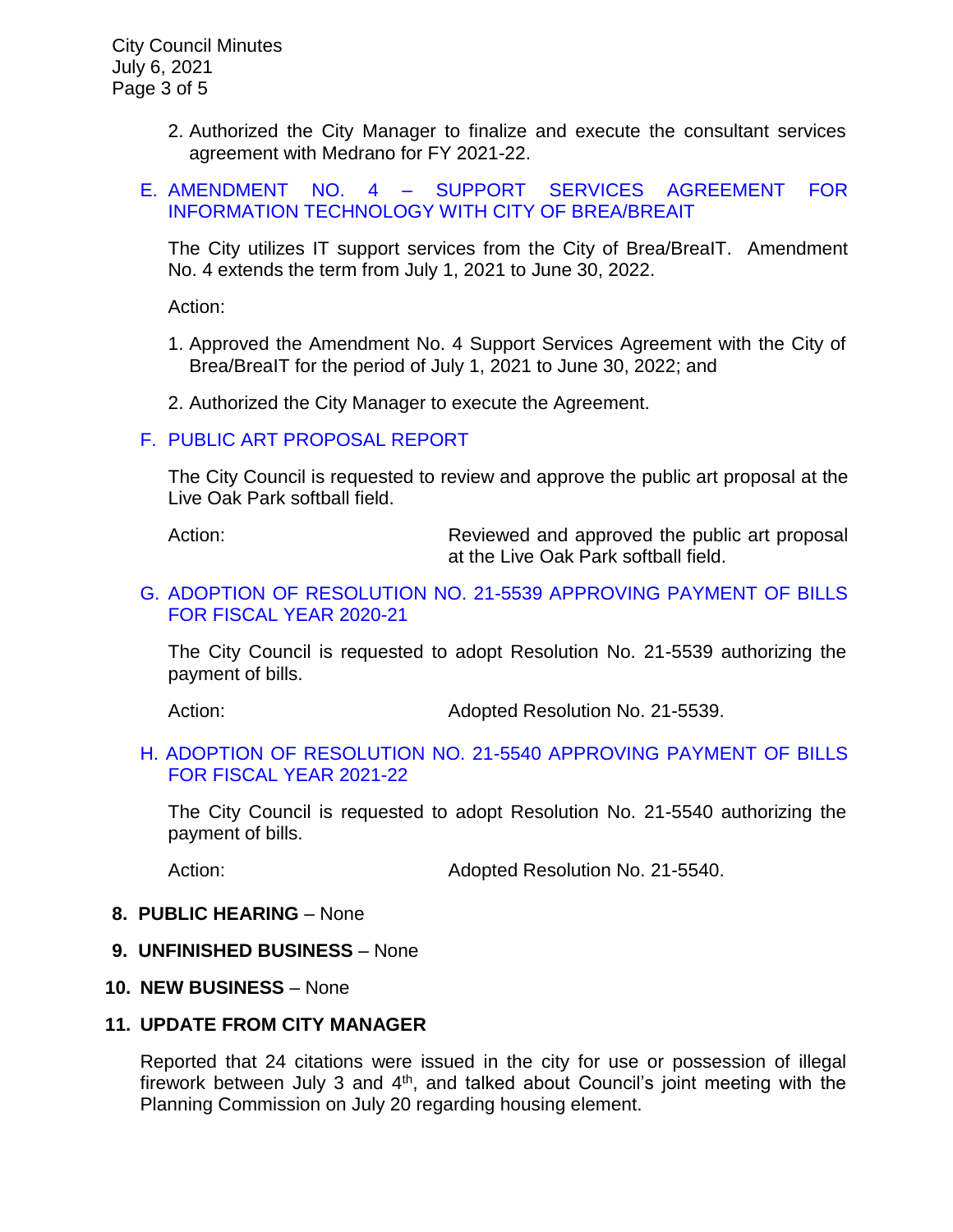# **12. UPDATE FROM CITY ATTORNEY**

Shared that statewide eviction protection ends on September 30 and as part of that eviction protection, the state is increasing cash assistance to low income tenants and smaller landlords, those program information can be found on ca.gov. He also talked about Orange County's lawsuit against Department of Housing and Community Development about the RENA numbers, San Diego road charge for miles driven within California to replace gas tax.

### **13. COUNCIL REPORTS REGARDING AD HOC OR STANDING COMMITTEE MEETINGS**

A. SCHOOL DISTRICT/CITY STANDING COMMITTEE (Councilmember Man and Councilmember Chavez) – Formed 1/3/2012

No report.

B. LAS TUNAS DOWNTOWN REVITALIZATION STANDING COMMITTEE (Councilmember Chavez and Mayor Yu) – Formed 2/18/2014

No report.

C. FUTURE DEVELOPMENT OF CITY PROPERTIES STANDING COMMITTEE (Mayor Yu and Councilmember Man) – Formed 2/18/2014

No report.

D. AUDIT STANDING COMMITTEE (Councilmember Chavez and Mayor Yu) – Formed 7/15/2014

No report.

E. FACILITIES, PUBLIC WORKS, AND INFRASTRUCTURE STANDING COMMITTEE (Mayor Yu and Councilmember Man) – Formed 4/4/2017

No report.

F. PRIMROSE PARK ART ELEMENT AD HOC (Councilmember Vizcarra and Mayor Yu) – Formed 5/19/20

No report.

G. CITY BASED HOMELESS PLAN STANDING COMMITTEE (Councilmember Vizcarra and Mayor Pro Tem Sternquist) – Formed 3/16/21

No report.